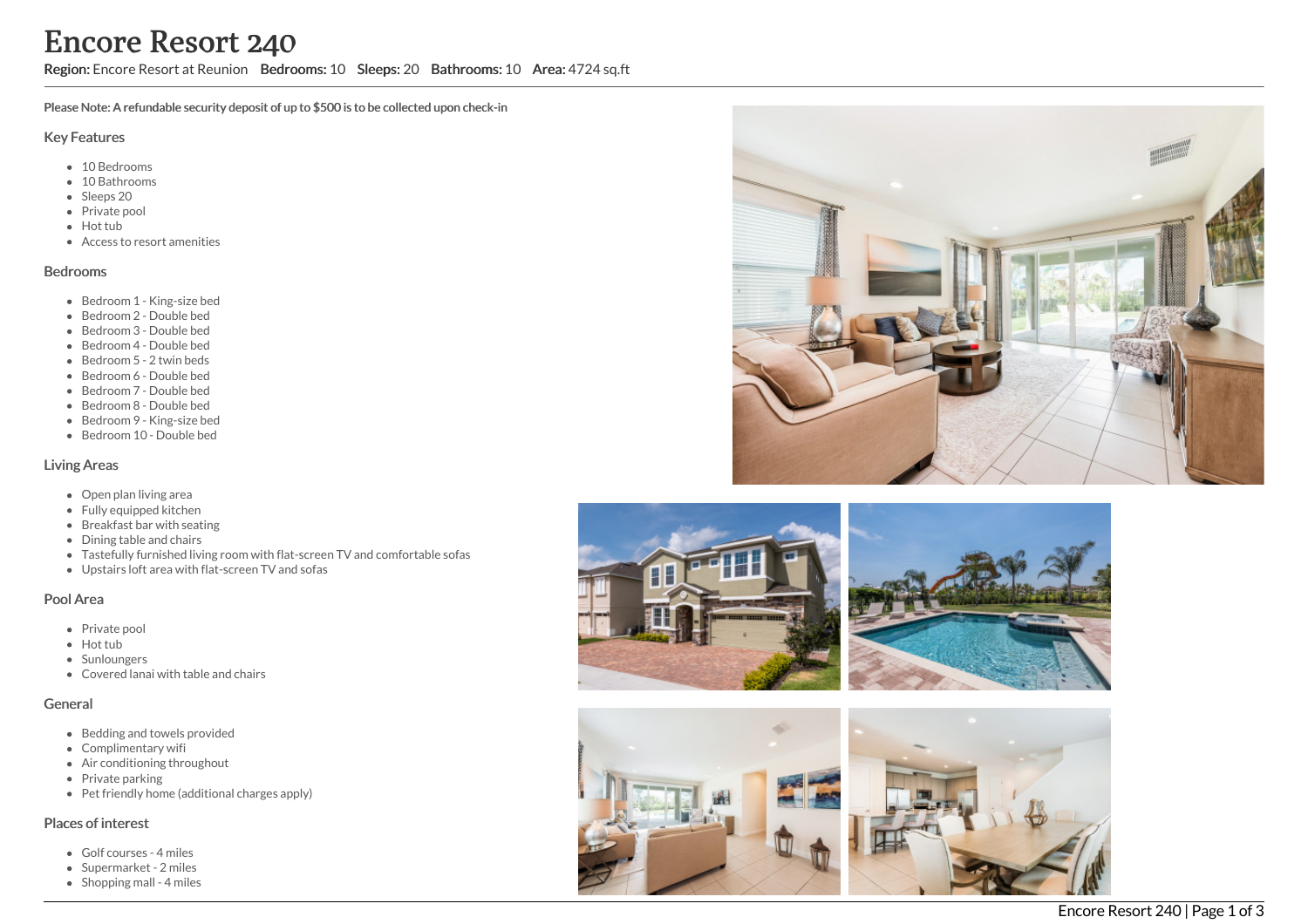- Disney World 7 miles
- Seaworld 14 miles
- Universal Studios 20 miles
- Legoland 30 miles
- Airport 26 miles
- $\bullet$  Beaches 75 miles

## Laundry Room

- Washer and dryer
- Iron and ironing board

## Children's equipment available for hire

- Crib
- $\bullet$  High Chair
- Stroller
- Pack and play

# Places of interest

- Golf courses 4 miles
- Supermarket 2 miles
- $\bullet$  Shopping mall 4 miles
- Disney World 7 miles
- Seaworld 14 miles
- Universal Studios 20 miles
- Legoland 30 miles
- Airport 26 miles
- Beaches 75 miles